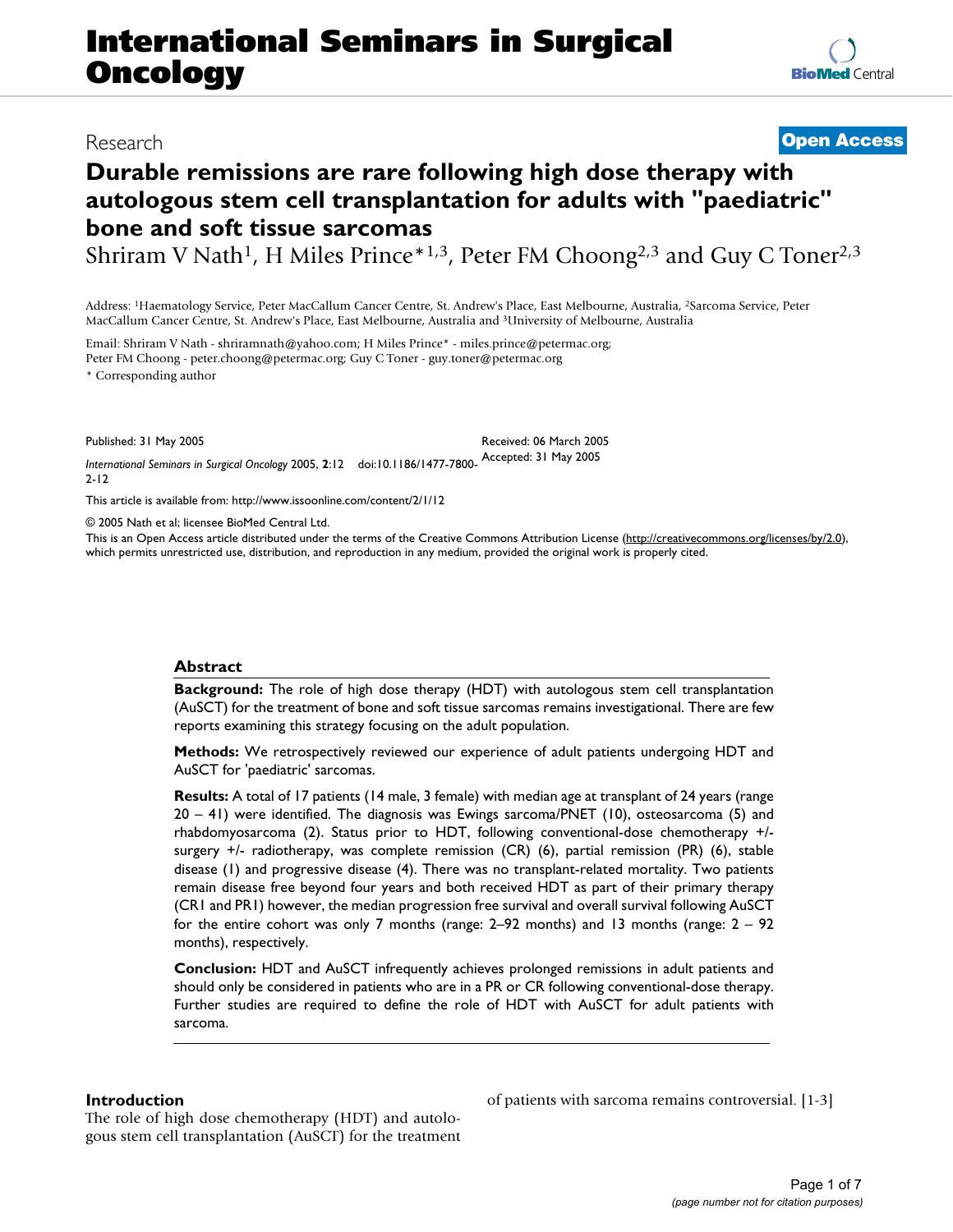The most common sarcoma for which HDT and AuSCT has been investigated is the Primitive Neuroectodermal Ectodermal Tumor (PNET) family of tumours which includes Ewing's sarcoma (ES). Indeed, the median age at diagnosis of PNET is14 years with 90% of patients being under the age of 20 years.[4] In adults with PNET, the 5 year overall survival (OS) following conventional-dose therapy is between 38–60% while the progression-free survival (PFS) is 27–59%. [5-7] Conversely, adult and paediatric patients who fail to achieve a complete response following surgery and conventional-dose chemotherapy are considered incurable and those with distant metastases have only 9% – 33% long term survival.[8] With respect to the role of HDT with AuSCT, no randomized studies have been performed and most published studies have included predominantly paediatric patients. [9-16]

Similarly, there is limited data on the role of HDT and AuSCT for osteosarcoma.[17] Again, studies to date have predominantly involved paediatric patients.[1,18,19]

The most common soft tissue sarcoma (STS) in children is rhabdomyosarcoma (RMS). Rare in adults, the disease free survival at 5 years of adult STS (different histologies) is approximately 10%. [20-25] In general, aggressive local therapy consisting of maximum tumor bulk reduction with surgery, with or without radiotherapy, is the cornerstone of initial management and patients with STS who are rendered disease free after surgery have a superior DFS than those who are inoperable.[26] However, many patients with STS are diagnosed with advanced-stage of the disease and/or complete surgical resection of the tumor is not feasible. Moreover, 40 to 60% of patients, even after a primarily curative local therapy, will develop metastases most frequently occurring within 2 to 3 years, and they will ultimately die of the disease.[27] Adult patients with RMS treated with conventional-dose therapy have an even worse prognosis than children.[28] The role of HDT and AuSCT for RMS remains unclear.[11,29]

Given the results with conventional-dose therapy, the role of HDT with AuSCT for sarcomas has largely been explored for patients with relapsed disease or those at high-risk of relapse. Patients with adult STS generally are poorly responsive to conventional-dose chemotherapy, with doxorubicin and ifosfamide being the only available agents showing response rates of greater than 20%. Combination regimens generally do not add efficacy, but do add toxicity.[21,24,27] For both agents, a dose-response relationship has been shown. Despite this theoretical rationale, the benefit of HDT is far from established in paediatric population, let alone for adult patients with sarcomas, with only a few studies reported and with small patient numbers.[9-11,17,18,27,30]

Of the studies reported to date, improved survival rates appear to be achieved for patients who achieve a complete remission (CR) prior to HDT or for those where total resection of tumor is feasible either before or after HDT. [10-12,26,30] Conversely, HDT with AuSCT appears not to improve outcome for PNET patients with metastatic disease at presentation.[13-16,31] Here we report our experience in treating *adult* patients with PNET, osteosarcoma and RMS.

## **Materials and methods**

A retrospective review of adult patients who underwent HDT with AuSCT for sarcoma since 1992 at our institute was performed. Toxicity was assessed according to the World Health Organisation scale. Survival curves were generated according to the Kaplan-Meier method with OS and PFS calculated from the date of first stem cell infusion.

## **Results**

A total of 17 patients underwent HDT and AuSCT and their characteristics are presented in Table [1](#page-2-0) and included ES (9), PNET (1), osteosarcoma (5) and RMS (2). There were 14 males and 3 females with the median age at time of AuSCT of 24 years (range 20–41 years). HDT was administered as part of initial treatment (8), of which only one was in CR, five in PR, one with progressive disease (ProD) and one with stable disease (SD); in first relapse (7), of which four were in CR, one in PR and two with ProD; fourth relapse (1) who was in CR. Disease status immediately prior to HDT (following conventionaldose chemotherapy and/or surgery and/or radiotherapy) was CR (6), partial remission (PR) (6), stable disease (SD) (1) and ProD (4). The source of autologous stem cells was peripheral blood for 15 patients and bone marrow for two patients. Eleven patients underwent a planned tandem transplant.

HDT regimens were selected depending on prior therapy or involvement in specific clinical trials. Patients with osteosarcoma received carboplatin (700 mg/m2) and etoposide  $(750 \text{ mg/m}^2)^a$ . Four patients subsequently received a second HDT and AuSCT with the same regimen (2) or melphalan (180 mg/m<sup>2</sup>) and etoposide (60 mg/  $kg$ <sup>b</sup> (2). Patients with PNET/ES received a single course of melphalan  $(180 \text{ mg/m}^2)$ <sup>c</sup> $(2)$  or radionuclide Samarium<sup>153</sup> EDTMP<sup>d</sup>(1) or carboplatin (700 mg/m<sup>2</sup>) and etoposide (750 mg/m<sup>2</sup>)<sup>e</sup>(1) or carboplatin (AUC = 21), thiotepa (900 mg/m<sup>2</sup>) and etoposide (750 mg/m<sup>2</sup>)<sup>f</sup> (1) or tandem cycles with ifosfamide (12  $g/m<sup>2</sup>$ ), carboplatin (AUC = 20) and etoposide (60 mg/kg)<sup>g</sup> followed by and melphalan (180 mg/m<sup>2</sup>) and etoposide (60 mg/kg)<sup>b</sup> (3);or tandem cycles with two cycles of carboplatin (700 mg/m<sup>2</sup>) and etoposide (750 mg/m2)<sup>a</sup> (1); or tandem cycles with carboplatin (AUC = 21), thiotepa (900 mg/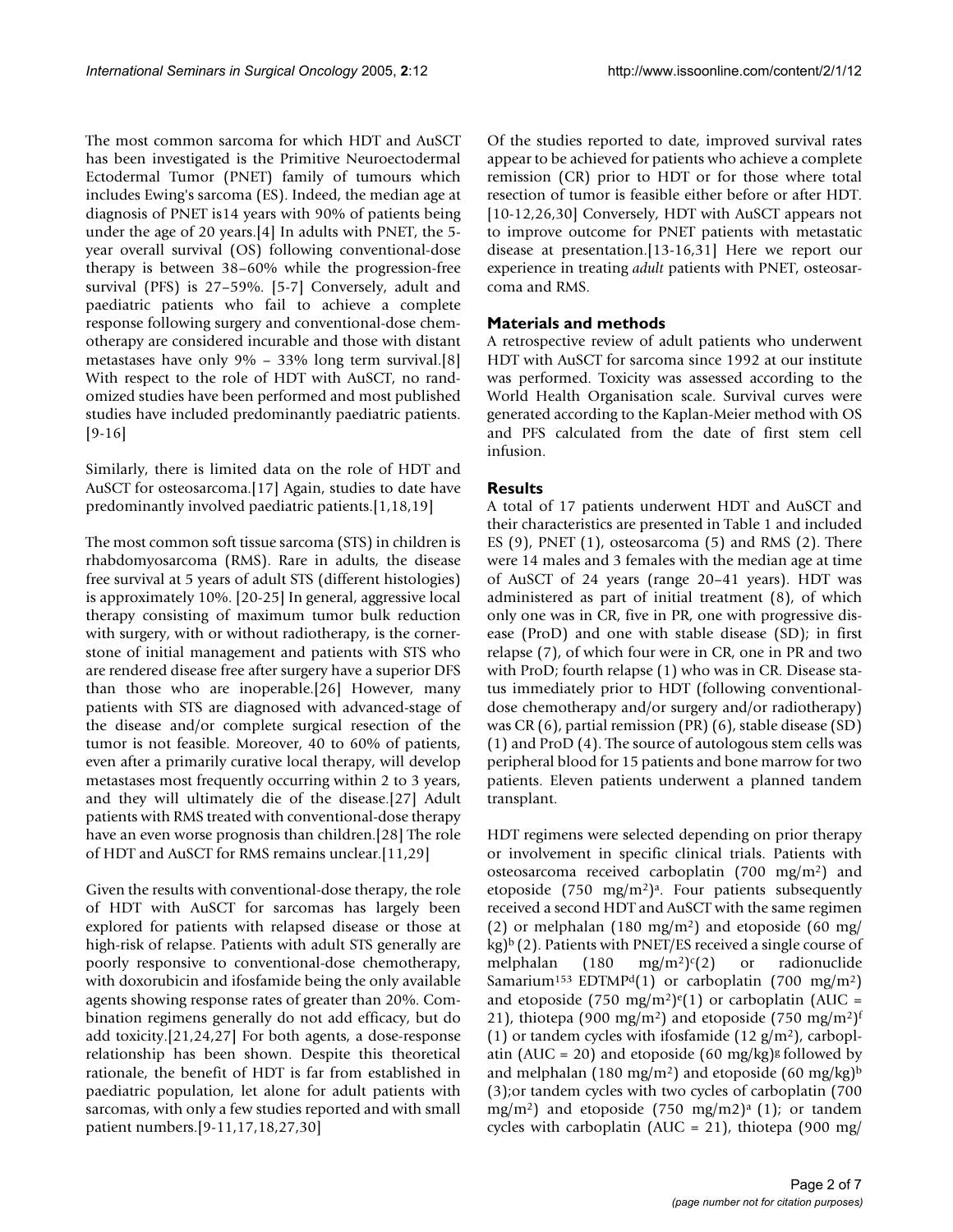| <b>No</b> | age at<br><b>AuSCT</b> |   | gender diagnosis | surgery<br>pre<br><b>AuSCT</b> | disease site at<br><b>HDT</b> | status at<br><b>AuSCT</b> | time<br>between<br>diagnosis<br>and AuSCT<br>(months) | Regimen* | status<br>post<br><b>AuSCT</b> | surgery<br>post<br>AuSCT | <b>TTP</b><br>(months) | status | time to last<br>follow up/<br>death<br>(months) |
|-----------|------------------------|---|------------------|--------------------------------|-------------------------------|---------------------------|-------------------------------------------------------|----------|--------------------------------|--------------------------|------------------------|--------|-------------------------------------------------|
|           | 39                     | M | ES               | Y                              | <b>Rib</b>                    | <b>CRI</b>                | $\mathbf{H}$                                          | e        | <b>CRI</b>                     | N                        | <b>NA</b>              | A      | 57                                              |
|           | 20                     |   | ES               | Y                              | Lung                          | CR <sub>2</sub>           | 38                                                    | c        | CR <sub>2</sub>                | N                        | 9                      | D      | 13                                              |
| 3         | 24                     | F | ES               | Y                              | <b>Brain</b>                  | CR <sub>2</sub>           | 37                                                    |          | CR <sub>2</sub>                | N                        | <b>NA</b>              | A      | 3                                               |
| 4         | 32                     | M | ES               | N                              | Pelvis                        | PRI                       | 4                                                     | g, b     | <b>PRI</b>                     | N                        | 32                     | D      | 64                                              |
| 5         | 20                     | M | ES               | N                              | Scapula Clavicle              | PRI                       | 6                                                     | g, b     | <b>PRI</b>                     | N                        | 4                      | D      |                                                 |
| 6         | 24                     | M | PNET             | Y                              | <b>Brain</b>                  | PR <sub>2</sub>           | 52                                                    | f, b     | SD <sub>2</sub>                | N                        | <b>NA</b>              | A      |                                                 |
|           | 41                     | M | ES               | Y                              | Tibia                         | PRI                       | 8                                                     | a. a     | <b>PROGI</b>                   | N                        | 3                      | D      |                                                 |
| 8         | 24                     | M | ES               | N                              | Lung Bones                    | ProD <sub>2</sub>         | 40                                                    | c        | PR <sub>2</sub>                | Y                        | 5**                    | D      |                                                 |
| 9         | 27                     | M | ES               | N                              | Spine                         | ProDI                     | 7                                                     | d        | <b>PROGI</b>                   | $\mathsf{N}$             | 5                      | D      |                                                 |
| 10        | 26                     | M | ES               | Y                              | Spine                         | <b>SDI</b>                | 23                                                    | g, b     | <b>SDI</b>                     | N                        | 5                      | D      | 6                                               |
|           | 25                     | M | <b>OS</b>        | Y                              | Lung                          | CR <sub>2</sub>           | 17                                                    | a, a     | CR <sub>2</sub>                | N                        |                        | D      | 15                                              |
| 12        | 21                     | M | OS               | Y                              | Lung                          | CR4                       | 84                                                    | a, b     | CR4                            | N                        | <b>NA</b>              | A      | 12                                              |
| 13        | 24                     | M | OS               | Y                              | Node, Rib, Scapula            | CR <sub>2</sub>           | 24                                                    | a, a     | CR <sub>2</sub>                | N                        | 6                      | D      | 25                                              |
| 4         | 22                     | M | <b>OS</b>        | Y                              | Lung                          | ProD <sub>2</sub>         | 34                                                    | a        | PR <sub>2</sub>                | N                        | 3                      | D      | 5                                               |
| 15        | 28                     | M | OS               | Y                              | Lung                          | ProD3                     | 32                                                    | a, b     | PR <sub>3</sub>                | N                        | 10                     | D      | 13                                              |
| 16        | 21                     | M | <b>RMS</b>       | Y                              | bladder                       | PRI                       | 3                                                     | g, h     | <b>CRI</b>                     | N                        | <b>NA</b>              | A      | 92                                              |
| 17        | 34                     | F | <b>RMS</b>       | Y                              | face                          | PRI                       | 5                                                     | g, i     | <b>CRI</b>                     | N                        | <b>NA</b>              | D      | 7                                               |

<span id="page-2-0"></span>**Table 1: Summary of Patient Characteristics and Outcome**

AuSCT = autologous stem cells transplant, TTP = time to progression,\*See text for details of conditioning regimen, ES = Ewing's Sarcoma, PNET = Peripheral Neuroectodermal Tumor, OS = osteosarcoma, RMS = rhabdomyosarcoma, CR = Complete Remission, PR = Partial Remission, ProD = Progressive disease, SD = stable disease, NA = Not Applicable, A = alive, D = dead, \*\*Travelled back to his native country and died (cause unknown but assumed to be disease-related).

 $(m<sup>2</sup>)$  and etoposide (750 mg/m<sup>2</sup>)<sup>f</sup> followed by melphalan (180 mg/m<sup>2</sup>) and etoposide (60 mg/kg)<sup>b</sup> (1). The two patients with RMS were treated with tandem cycles of HDT with AuSCT consisting of ifosfamide (12  $g/m^2$ ), carboplatin (AUC = 20) and etoposide (60 mg/kg) $\epsilon$  followed by mitoxantrone (48 mg/m<sup>2</sup>), carboplatin (AUC = 20) and etoposide (60 mg/kg)<sup>h</sup> (1) or ifosfamide (12 g/m<sup>2</sup>), carboplatin (AUC = 16) mitoxantrone (64 mg/m<sup>2</sup>)<sup>i</sup> (1). (Superscripted letters- indicating conditioning regimens used in Table [1](#page-2-0))

All patients experienced WHO grade 4 leukopenia, neutropenia and thrombocytopenia after the HDT. The other WHO grade 3–4 toxicities were mucositis (3), pulmonary haemorrhage (1), ileitis (2) and haemorrhagic cystitis (1). There were no transplant-related deaths.

Median follow up for all surviving patients was 12 months. Of patients in CR at the time of HDT (6), none progressed during HDT and three of these patients have subsequently relapsed and died with a median PFS of nine months (range: 3–57 months). In patients entering HDT in PR (6), two achieved CR after AuSCT – one (pt 17) subsequently died of bilateral frontal haemorrhage at 7 months (not disease related), two achieved further reduction in tumour without achieving CR, one had SD and one had ProD. All of the patients who had either ProD (4) or SD (1) at the time of HDT subsequently progressed and died.

Of the eight patients who were in CR following HDT, three relapsed and died, four remain alive and disease free (3 – 92 months). Two patients remain disease free beyond four years (Pt 1 and Pt 16) and both received HDT as part of their primary therapy (CR1 and PR1) however, the median PFS and OS following AuSCT for the entire cohort was only 7 months (range: 2–92 months) and 13 months (range: 2 – 92 months), respectively. (Figures 1 &2).

#### **Discussion**

Given the relative chemotherapy-sensitivity of paediatric sarcomas and the poor prognosis with conventional-dose therapy for high-risk or relapsed disease, HDT with AuSCT has been investigated. Due to the rarity of these tumours, most studies have been retrospective, relatively small and have examined heterogeneous patient populations. Thus, despite some promising results demonstrating longer than expected survival, the benefits of this strategy remains uncertain.[27]

There is currently little data on the role of HDT for "paediatric" sarcomas in the *adult* sarcoma population. Our results in this group are disappointing. The median OS for the entire population was only thirteen months (range: 2– 92 months) with a median PFS of seven months (range: 2–92 months) with only two patients remaining disease free beyond four years. Meyer et al. demonstrated that consolidation with high dose chemo-radiotherapy followed by stem cell support failed to improve the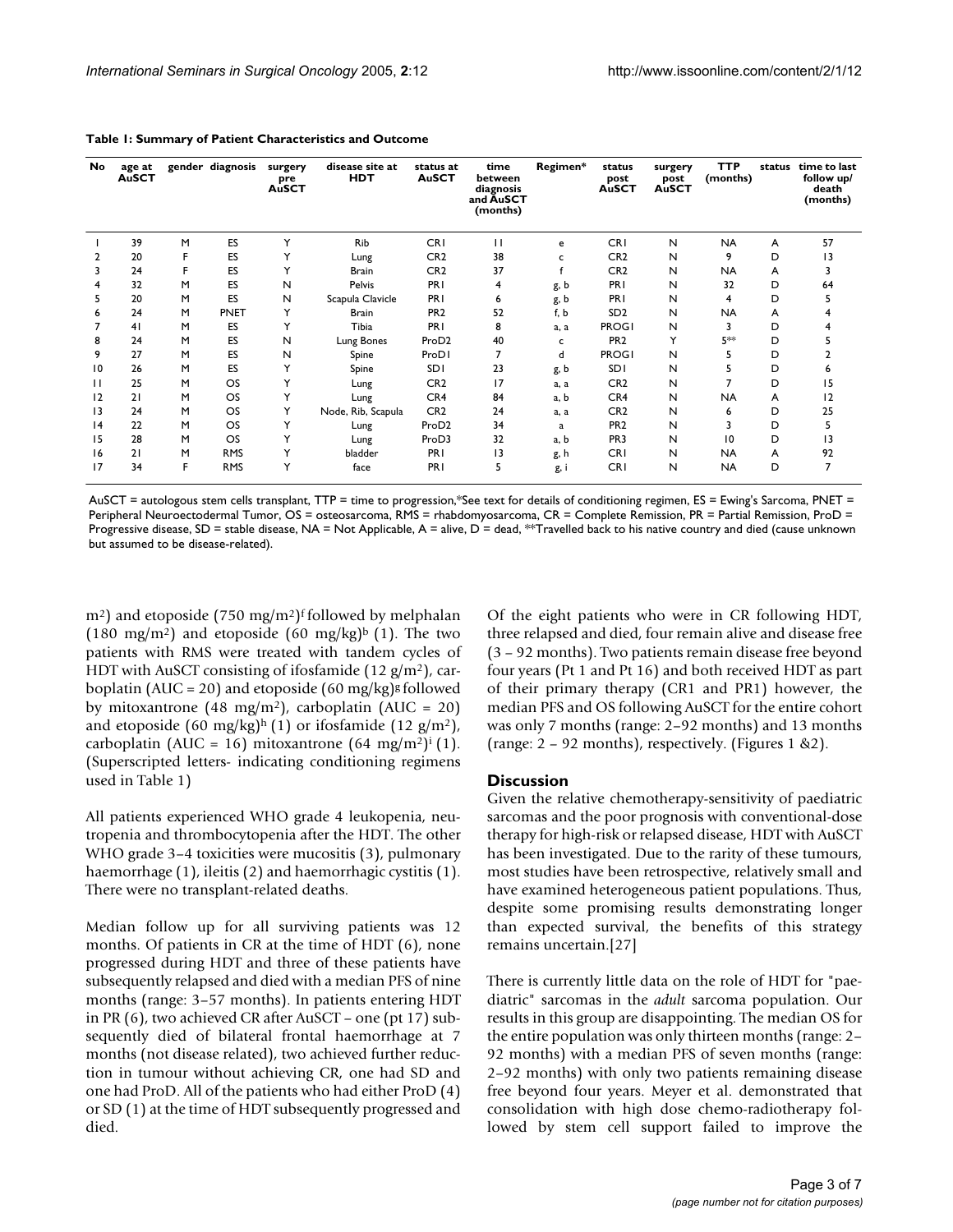

## **Progression Free Survival**



probability of EFS in a cohort of patients with newly diagnosed metastatic Ewings Sarcoma.[16]

With respect to osteosarcoma, we utilized a tandem transplant approach similar to that of the Italian sarcoma group (two courses of high dose carboplatin and etoposide) and they have recently demonstrated in 32 patients, with a median age of 15 years, a transplant-related mortality of 3.1% and a progression rate of 84% with a three-year OS and DFS of 20% and 12%, respectively.[24]

Comparative results of other published trials in STS, most of which include a paediatric population are presented in Table [2](#page-4-0). Of note, Blay et al. reported an eight percent five year survival in adult patients with metastatic or locally advanced irresectable STS [12] and Bokenmeyer et al[32] reported results similar to ours in a cohort of 18 adult patients with STS.

The European Organization for Research and Treatment of Cancer demonstrated that predictors for improved survival for STS and bone sarcomas following HDT were performance status, female gender, grade I tumors and the achievement of a CR after first line treatment.[33] In our study there was no clear predictors of durable remissions; three of the six patients who underwent HDT in CR relapsed, with a median PFS of nine months. (Range 3–57 months). Similarly, four of the eight who were in CR following HDT relapsed and died. It is of interest that one patient remains disease free at 12 months undergoing HDT and AuSCT in fourth CR.

## **Conclusion**

Our results demonstrate that HDT and AuSCT infrequently achieves prolonged remissions in adult patients and only prospective studies will definitely determine the place of HDT in this group. Our data support that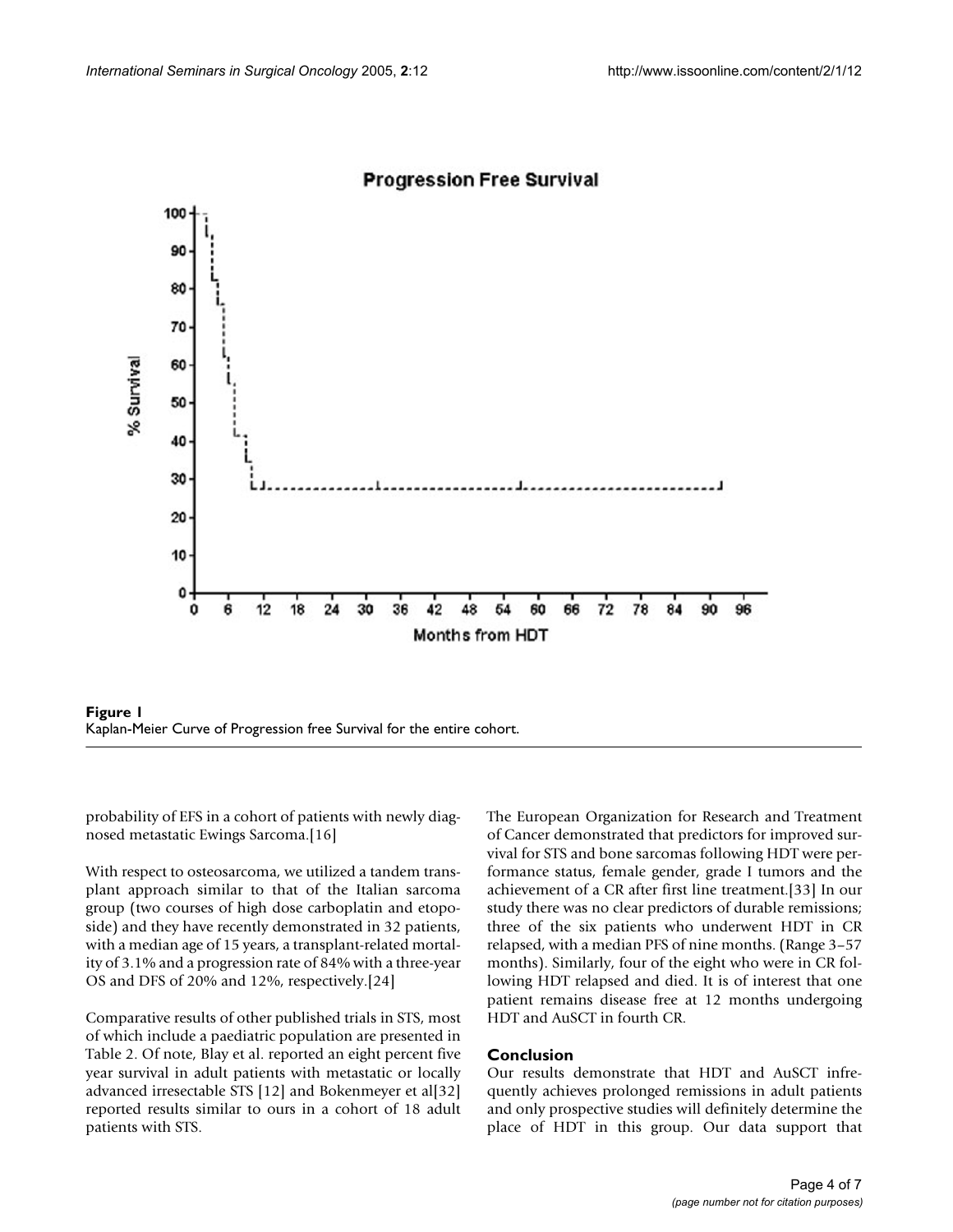





<span id="page-4-0"></span>**Table 2: Summary of High Dose Chemotherapy Studies in Soft Tissue Sarcomas**

| Author                  | <b>Number of Pts</b> | Median Age (Range) | R.F.S (months) | O.S. (months) |  |
|-------------------------|----------------------|--------------------|----------------|---------------|--|
| Kasper <sup>29</sup>    | 27                   | $30.6(13 - 59)$    | 12             | 16.5          |  |
| Blay <sup>12</sup>      | 30                   | $34(17-57)$        |                | 19            |  |
| Samuel 34               | 23                   | not stated         | -              | 5. I          |  |
| Dumontet <sup>35</sup>  | 22                   | $16(3-45)$         | 15.            | 19            |  |
| Bokemeyer <sup>32</sup> | 18                   | $45(25-37)$        | 8              | 3             |  |
| Kang <sup>36</sup>      | 24                   | $24$ (11-53)       | ь              | 10            |  |
| Schlemmer <sup>37</sup> | 55                   | not stated         | $\,$           | 23            |  |

contention that HDT should only be considered in patients who are in a PR or CR following conventionaldose therapy.

CR Complete remission

ES Ewing's sarcoma

## **Abbreviations**

AuSCT Autologous stem cell transplantation

HDT High dose therapy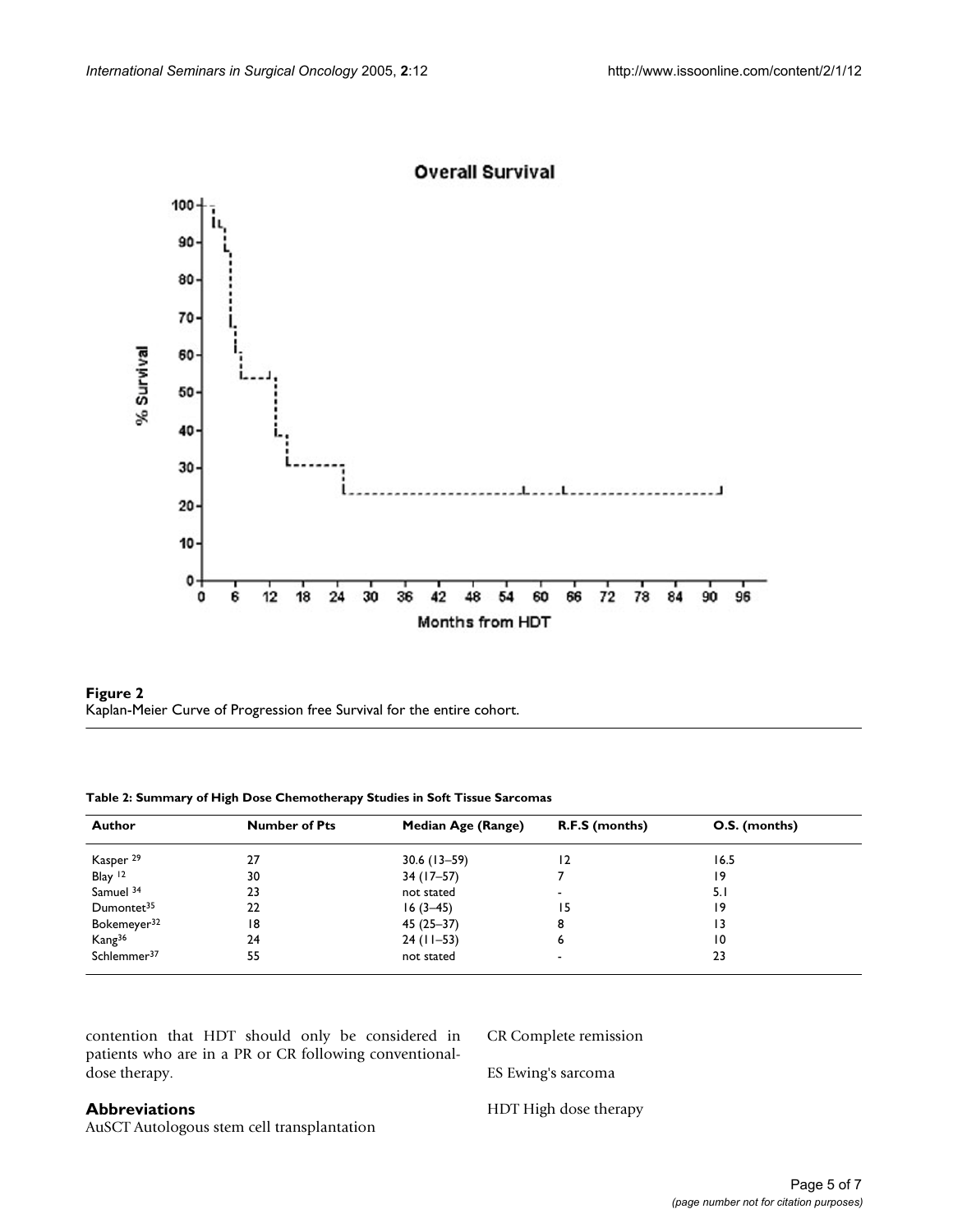OS Overall survival

PR Partial remission

PNET Primitive Neuroectodermal Ectodermal Tumor

PFS Progression free survival

ProD Progressive Disease

RMS Rhabdomyosarcoma

STS Soft tissue sarcoma

SD Stable disease

#### **Authors' contributions**

SVN, HMP, PFMC, GCT conceived the study and participated in its design and helped draft the manuscript. Authors read and approved the final manuscript.

#### **References**

- 1. Meyers PA: **[High dose therapy with autologous stem cell res](http://www.ncbi.nlm.nih.gov/entrez/query.fcgi?cmd=Retrieve&db=PubMed&dopt=Abstract&list_uids=15075902)[cue for pediatric sarcomas.](http://www.ncbi.nlm.nih.gov/entrez/query.fcgi?cmd=Retrieve&db=PubMed&dopt=Abstract&list_uids=15075902)** *Curr Opin Oncol* 2004, **16:**120-125.
- 2. Reichardt P: **[High-dose chemotherapy in adult soft tissue](http://www.ncbi.nlm.nih.gov/entrez/query.fcgi?cmd=Retrieve&db=PubMed&dopt=Abstract&list_uids=11856592) [sarcoma.](http://www.ncbi.nlm.nih.gov/entrez/query.fcgi?cmd=Retrieve&db=PubMed&dopt=Abstract&list_uids=11856592)** *Critical Reviews in Oncology/Hematology* 2002, **41:**157-167.
- 3. Bramwell VH: **Management of advanced adult soft tissue sarcoma.** *Sarcoma* 2003, **7:**43-55.
- 4. Saeter G, ESMO: **[Minimum clinical recommendations for diag](http://www.ncbi.nlm.nih.gov/entrez/query.fcgi?cmd=Retrieve&db=PubMed&dopt=Abstract&list_uids=12881370)[nosis, treatment and follow-up of Ewing's sarcoma of bone.](http://www.ncbi.nlm.nih.gov/entrez/query.fcgi?cmd=Retrieve&db=PubMed&dopt=Abstract&list_uids=12881370)** *Ann Oncol* 2003, **14:**1167-1168.
- 5. Verrill MW, Judson IR, Harmer CL, *et al.*: **[Ewing's sarcoma](http://www.ncbi.nlm.nih.gov/entrez/query.fcgi?cmd=Retrieve&db=PubMed&dopt=Abstract&list_uids=9215832) andprimitive neuroectodermal tumor in adults: are they dif[ferent from Ewing's sarcoma and primitive neuroectoder](http://www.ncbi.nlm.nih.gov/entrez/query.fcgi?cmd=Retrieve&db=PubMed&dopt=Abstract&list_uids=9215832)[mal tumor in children?](http://www.ncbi.nlm.nih.gov/entrez/query.fcgi?cmd=Retrieve&db=PubMed&dopt=Abstract&list_uids=9215832)** *J Clin Oncol* 1997, **15:**2611-2621.
- 6. Grier HE, Krailo MD, Tarbell NJ, *et al.*: **[Addition of ifosfamide and](http://www.ncbi.nlm.nih.gov/entrez/query.fcgi?cmd=Retrieve&db=PubMed&dopt=Abstract&list_uids=12594313) [etoposide to standard chemotherapy for Ewing's sarcoma](http://www.ncbi.nlm.nih.gov/entrez/query.fcgi?cmd=Retrieve&db=PubMed&dopt=Abstract&list_uids=12594313) [and primitive neuroectodermal tumor of bone.](http://www.ncbi.nlm.nih.gov/entrez/query.fcgi?cmd=Retrieve&db=PubMed&dopt=Abstract&list_uids=12594313)** *N Engl J Med* 2003, **348:**694-701.
- 7. Martin RC 2nd, Brennan MF: **[Adult soft tissue Ewing sarcoma or](http://www.ncbi.nlm.nih.gov/entrez/query.fcgi?cmd=Retrieve&db=PubMed&dopt=Abstract&list_uids=12611575) [primitive neuroectodermal tumors: predictors of survival?](http://www.ncbi.nlm.nih.gov/entrez/query.fcgi?cmd=Retrieve&db=PubMed&dopt=Abstract&list_uids=12611575)** *Arch Surg* 2003, **138:**281-285.
- 8. Kolb EA, Kushner BH, Gorlick R, *et al.*: **[Long-term event-free sur](http://www.ncbi.nlm.nih.gov/entrez/query.fcgi?cmd=Retrieve&db=PubMed&dopt=Abstract&list_uids=12972518)[vival after intensive chemotherapy for Ewing's family of](http://www.ncbi.nlm.nih.gov/entrez/query.fcgi?cmd=Retrieve&db=PubMed&dopt=Abstract&list_uids=12972518) [tumors in children and young adults.](http://www.ncbi.nlm.nih.gov/entrez/query.fcgi?cmd=Retrieve&db=PubMed&dopt=Abstract&list_uids=12972518)** *J Clin Oncol* 2003, **21:**3423-3430.
- 9. Horowitz ME, Kinsella TJ, Wexler LH, *et al.*: **[Total-body irradiation](http://www.ncbi.nlm.nih.gov/entrez/query.fcgi?cmd=Retrieve&db=PubMed&dopt=Abstract&list_uids=8410118) [and autologous bone marrow transplant in the treatment of](http://www.ncbi.nlm.nih.gov/entrez/query.fcgi?cmd=Retrieve&db=PubMed&dopt=Abstract&list_uids=8410118) [high-risk Ewing's sarcoma and rhabdomyosarcoma.](http://www.ncbi.nlm.nih.gov/entrez/query.fcgi?cmd=Retrieve&db=PubMed&dopt=Abstract&list_uids=8410118)** *J Clin Oncol* 1993, **11:**1911-1918.
- 10. Burdach S, Jurgens H, Peters C, *et al.*: **[Myeloablative radiochemo](http://www.ncbi.nlm.nih.gov/entrez/query.fcgi?cmd=Retrieve&db=PubMed&dopt=Abstract&list_uids=8101562)[therapy and hematopoietic stem-cell rescue in poor progno](http://www.ncbi.nlm.nih.gov/entrez/query.fcgi?cmd=Retrieve&db=PubMed&dopt=Abstract&list_uids=8101562)[sis Ewing's sarcoma.](http://www.ncbi.nlm.nih.gov/entrez/query.fcgi?cmd=Retrieve&db=PubMed&dopt=Abstract&list_uids=8101562)** *J Clin Oncol* 1993, **11:**1482-1488.
- 11. Boulad F, Kernan NA, LaQuaglia MP, *et al.*: **High-dose induction chemoradiotherapy followed by autologous bone marrow transplantation as consolidation therapy in rhabdomyosarcoma, extraosseous Ewing's sarcoma, and undifferentiated sarcoma.** *Clin Oncol* 1998, **16:**1697-1706.
- 12. Blay JY, Bouhour D, Ray-Coquard I, *et al.*: **[High-dose chemother](http://www.ncbi.nlm.nih.gov/entrez/query.fcgi?cmd=Retrieve&db=PubMed&dopt=Abstract&list_uids=11054437)[apy with autologous hematopoietic stem-cell transplanta](http://www.ncbi.nlm.nih.gov/entrez/query.fcgi?cmd=Retrieve&db=PubMed&dopt=Abstract&list_uids=11054437)[tion for advanced soft tissue sarcoma in adults.](http://www.ncbi.nlm.nih.gov/entrez/query.fcgi?cmd=Retrieve&db=PubMed&dopt=Abstract&list_uids=11054437)** *J Clin Oncol* 2000, **18:**3643-3650.
- 13. Burdach S, van Kaick B, Laws HJ, *et al.*: **[Allogeneic and autologous](http://www.ncbi.nlm.nih.gov/entrez/query.fcgi?cmd=Retrieve&db=PubMed&dopt=Abstract&list_uids=11142486) [stem cell transplantation in advanced Ewing tumor: An](http://www.ncbi.nlm.nih.gov/entrez/query.fcgi?cmd=Retrieve&db=PubMed&dopt=Abstract&list_uids=11142486) update after long-term follow-up from two centers of the [European Intergroup Study EICESS.](http://www.ncbi.nlm.nih.gov/entrez/query.fcgi?cmd=Retrieve&db=PubMed&dopt=Abstract&list_uids=11142486)** *Ann Oncol* 2000, **11:**1451-1462.
- 14. Hawkins D, Barnett T, Bensinger W, *et al.*: **[Busulfan, melphalan,](http://www.ncbi.nlm.nih.gov/entrez/query.fcgi?cmd=Retrieve&db=PubMed&dopt=Abstract&list_uids=10797354) [and thiotepa with or without total marrow irradiation with](http://www.ncbi.nlm.nih.gov/entrez/query.fcgi?cmd=Retrieve&db=PubMed&dopt=Abstract&list_uids=10797354) hematopoietic stem cell rescue for poor-risk Ewing-sar[coma-family tumors.](http://www.ncbi.nlm.nih.gov/entrez/query.fcgi?cmd=Retrieve&db=PubMed&dopt=Abstract&list_uids=10797354)** *Med Pediatr Oncol* 2000, **34:**328-337.
- 15. Kushner BH, Meyers PA: **[How effective is dose-intensive/myelo](http://www.ncbi.nlm.nih.gov/entrez/query.fcgi?cmd=Retrieve&db=PubMed&dopt=Abstract&list_uids=11157041)[ablative therapy against Ewing's sarcoma/primitive neuroec](http://www.ncbi.nlm.nih.gov/entrez/query.fcgi?cmd=Retrieve&db=PubMed&dopt=Abstract&list_uids=11157041)todermal tumor metastatic to bone or bone marrow? The Memorial Sloan-Kettering experience and literature review.** *J Clin Oncol* 2001, **19:**870-880.
- 16. Meyers PA, Krailo MD, Ladanyi M, *et al.*: **[High-dose melphalan,](http://www.ncbi.nlm.nih.gov/entrez/query.fcgi?cmd=Retrieve&db=PubMed&dopt=Abstract&list_uids=11387352) [etoposide, total body irradiation, and autologous stem cell](http://www.ncbi.nlm.nih.gov/entrez/query.fcgi?cmd=Retrieve&db=PubMed&dopt=Abstract&list_uids=11387352) reconstitution as consolidation therapy for high-risk Ewing's [sarcoma does not improve prognosis.](http://www.ncbi.nlm.nih.gov/entrez/query.fcgi?cmd=Retrieve&db=PubMed&dopt=Abstract&list_uids=11387352)** *J Clin Oncol* 2001, **19:**2812-2820.
- 17. Fagioli F, Aglietta M, Tienghi A, *et al.*: **High-dose chemotherapy in the treatment of relapsed osteosarcoma: an Italian sarcoma group study.** *J Clin Oncol* 2001, **20:**2150-2156.
- 18. Sauerbrey A, Bielack S, Kempf-Bielack B, *et al.*: **[High-dose chemo](http://www.ncbi.nlm.nih.gov/entrez/query.fcgi?cmd=Retrieve&db=PubMed&dopt=Abstract&list_uids=11436103)[therapy \(HDC\) and autologous hematopoietic stem cell](http://www.ncbi.nlm.nih.gov/entrez/query.fcgi?cmd=Retrieve&db=PubMed&dopt=Abstract&list_uids=11436103) transplantation (ASCT) as salvage therapy for relapsed [osteosarcoma.](http://www.ncbi.nlm.nih.gov/entrez/query.fcgi?cmd=Retrieve&db=PubMed&dopt=Abstract&list_uids=11436103)** *Bone Marrow Transplant* 2001, **27:**933-937.
- 19. Miniero R, Brach del Prever A, Vassallo E, *et al.*: **[Feasibility of high](http://www.ncbi.nlm.nih.gov/entrez/query.fcgi?cmd=Retrieve&db=PubMed&dopt=Abstract&list_uids=9989888)[dose chemotherapy and autologous peripheral blood stem](http://www.ncbi.nlm.nih.gov/entrez/query.fcgi?cmd=Retrieve&db=PubMed&dopt=Abstract&list_uids=9989888) cell transplantation in children with high grade [osteosarcoma.](http://www.ncbi.nlm.nih.gov/entrez/query.fcgi?cmd=Retrieve&db=PubMed&dopt=Abstract&list_uids=9989888)** *Bone Marrow Transplant* 1998, **22(Suppl 5):**S37-40.
- 20. Van Glabbeke M, van Oosterom AT, Oosterhuis JW, *et al.*: **[Prognos](http://www.ncbi.nlm.nih.gov/entrez/query.fcgi?cmd=Retrieve&db=PubMed&dopt=Abstract&list_uids=10458228)[tic factors in advanced soft tissue sarcoma: an analysis of](http://www.ncbi.nlm.nih.gov/entrez/query.fcgi?cmd=Retrieve&db=PubMed&dopt=Abstract&list_uids=10458228) 2185 patients treated with anthracycline-containing first-line regimens – a European Organization for Research and Treatment of Cancer Soft Tissue and Bone Sarcoma Group [study.](http://www.ncbi.nlm.nih.gov/entrez/query.fcgi?cmd=Retrieve&db=PubMed&dopt=Abstract&list_uids=10458228)** *J Clin Oncol* 1999, **17:**150-157.
- 21. Edmonson JH, Ryan LM, Blum RG, *et al.*: **[Randomized comparison](http://www.ncbi.nlm.nih.gov/entrez/query.fcgi?cmd=Retrieve&db=PubMed&dopt=Abstract&list_uids=8315424) [of doxorubicin alone versus ifosfamide plus doxorubicin or](http://www.ncbi.nlm.nih.gov/entrez/query.fcgi?cmd=Retrieve&db=PubMed&dopt=Abstract&list_uids=8315424) mitomycin, doxorubicin, and cisplatin against advanced soft [tissue sarcomas.](http://www.ncbi.nlm.nih.gov/entrez/query.fcgi?cmd=Retrieve&db=PubMed&dopt=Abstract&list_uids=8315424)** *J Clin Oncol* 1993, **11:**1269-1275.
- 22. Antman KH, Crowley J, Balcerzak SP, *et al.*: **[An intergroup phase](http://www.ncbi.nlm.nih.gov/entrez/query.fcgi?cmd=Retrieve&db=PubMed&dopt=Abstract&list_uids=8315425) [III randomized study of doxorubicin and dacarbazine with or](http://www.ncbi.nlm.nih.gov/entrez/query.fcgi?cmd=Retrieve&db=PubMed&dopt=Abstract&list_uids=8315425) without ifosfamide and mesna in advanced soft tissue and [bone sarcomas.](http://www.ncbi.nlm.nih.gov/entrez/query.fcgi?cmd=Retrieve&db=PubMed&dopt=Abstract&list_uids=8315425)** *J Clin Oncol* 1993, **11:**1276-1285.
- 23. Santoro A, Tursz T, Mouridsen H, *et al.*: **[Doxorubicin versus](http://www.ncbi.nlm.nih.gov/entrez/query.fcgi?cmd=Retrieve&db=PubMed&dopt=Abstract&list_uids=7602342) [CyVADic versus ifosfamide plus doxorubicin in first-line](http://www.ncbi.nlm.nih.gov/entrez/query.fcgi?cmd=Retrieve&db=PubMed&dopt=Abstract&list_uids=7602342) treatment of advanced soft tissue sarcomas: a randomized study of the European Organization for Research and Treat[ment of Cancer Soft Tissue and Bone Sarcoma Group.](http://www.ncbi.nlm.nih.gov/entrez/query.fcgi?cmd=Retrieve&db=PubMed&dopt=Abstract&list_uids=7602342)** *J Clin Oncol* 1995, **13:**1537-1545.
- 24. Bui NB, Demaille MC, Chevreau C, *et al.*: **qMAID vs MAID+25% in adults with advanced soft tissue sarcoma (STS): first results of a randomized study of the FNCLCC Sarcoma Group.** *Proc Am Soc Clin Oncol* 1998, **17:**517a. (abstr 1991)
- 25. Blay JY, van Glabbeke M, Nielsen OS, *et al.*: **Five-year survivors in patients (pts) with advanced soft tissue sarcoma (ASTS)** *treated with doxorubicin: a study on 1742 patients (STBSG)***.** *Proc* 1998, **17:**512a. (abstr 1973)
- 26. Wiklund T, Saeter G, Strander H, *et al.*: **[The Outcome of](http://www.ncbi.nlm.nih.gov/entrez/query.fcgi?cmd=Retrieve&db=PubMed&dopt=Abstract&list_uids=9155517) Advanced Soft Tissue Sarcoma Patients with Complete [Tumour Regression after either Chemotherapy Alone or](http://www.ncbi.nlm.nih.gov/entrez/query.fcgi?cmd=Retrieve&db=PubMed&dopt=Abstract&list_uids=9155517) Chemotherapy plus Surgery. The Scandinavian Sarcoma [Group Experience.](http://www.ncbi.nlm.nih.gov/entrez/query.fcgi?cmd=Retrieve&db=PubMed&dopt=Abstract&list_uids=9155517)** *Eur J Cancer* 1997, **33:**357-361.
- 27. Seynaeve C, Verweij J: **[High-dose chemotherapy in adult sarco](http://www.ncbi.nlm.nih.gov/entrez/query.fcgi?cmd=Retrieve&db=PubMed&dopt=Abstract&list_uids=10073568)[mas: no standard yet.](http://www.ncbi.nlm.nih.gov/entrez/query.fcgi?cmd=Retrieve&db=PubMed&dopt=Abstract&list_uids=10073568)** *Semin Oncol* 1999, **26:**119-133.
- 28. Simon JH, Paulino AC, Ritchie JM, *et al.*: **Presentation, prognostic factors and patterns of failure in adult rhabdomyosarcoma.** *Sarcoma* 2003, **7:**1-7.
- 29. Ritchie DS, Grigg AP, Roberts AW, Rosenthal MA, Fox RM, Szer J: **[Staged autologous peripheral blood progenitor cell trans](http://www.ncbi.nlm.nih.gov/entrez/query.fcgi?cmd=Retrieve&db=PubMed&dopt=Abstract&list_uids=15271179)[plantation for Ewing sarcoma and rhabdomyosarcoma.](http://www.ncbi.nlm.nih.gov/entrez/query.fcgi?cmd=Retrieve&db=PubMed&dopt=Abstract&list_uids=15271179)** *Intern Med J* 2004, **34:**431-434.
- 30. Kasper B, Lehnert T, Bernd L, *et al.*: **[High-dose chemotherapy](http://www.ncbi.nlm.nih.gov/entrez/query.fcgi?cmd=Retrieve&db=PubMed&dopt=Abstract&list_uids=15170176) [with autologous peripheral blood stem cell transplantation](http://www.ncbi.nlm.nih.gov/entrez/query.fcgi?cmd=Retrieve&db=PubMed&dopt=Abstract&list_uids=15170176) [for bone and soft-tissue sarcomas.](http://www.ncbi.nlm.nih.gov/entrez/query.fcgi?cmd=Retrieve&db=PubMed&dopt=Abstract&list_uids=15170176)** *Bone Marrow Transplant* 2004, **34:**37-41.
- 31. Pinkerton CR, Bataillard A, Guillo S, *et al.*: **[Treatment strategies](http://www.ncbi.nlm.nih.gov/entrez/query.fcgi?cmd=Retrieve&db=PubMed&dopt=Abstract&list_uids=11435062) [for metastatic Ewing's sarcoma.](http://www.ncbi.nlm.nih.gov/entrez/query.fcgi?cmd=Retrieve&db=PubMed&dopt=Abstract&list_uids=11435062)** *Eur J Cancer* 2001, **37:**1338-1344.
- 32. Bokemeyer C, Franzke A, Hartmann JT, *et al.*: **[A phase I/II study of](http://www.ncbi.nlm.nih.gov/entrez/query.fcgi?cmd=Retrieve&db=PubMed&dopt=Abstract&list_uids=9317171) [sequential, dose-escalated, high dose ifosfamide plus doxoru](http://www.ncbi.nlm.nih.gov/entrez/query.fcgi?cmd=Retrieve&db=PubMed&dopt=Abstract&list_uids=9317171)-**